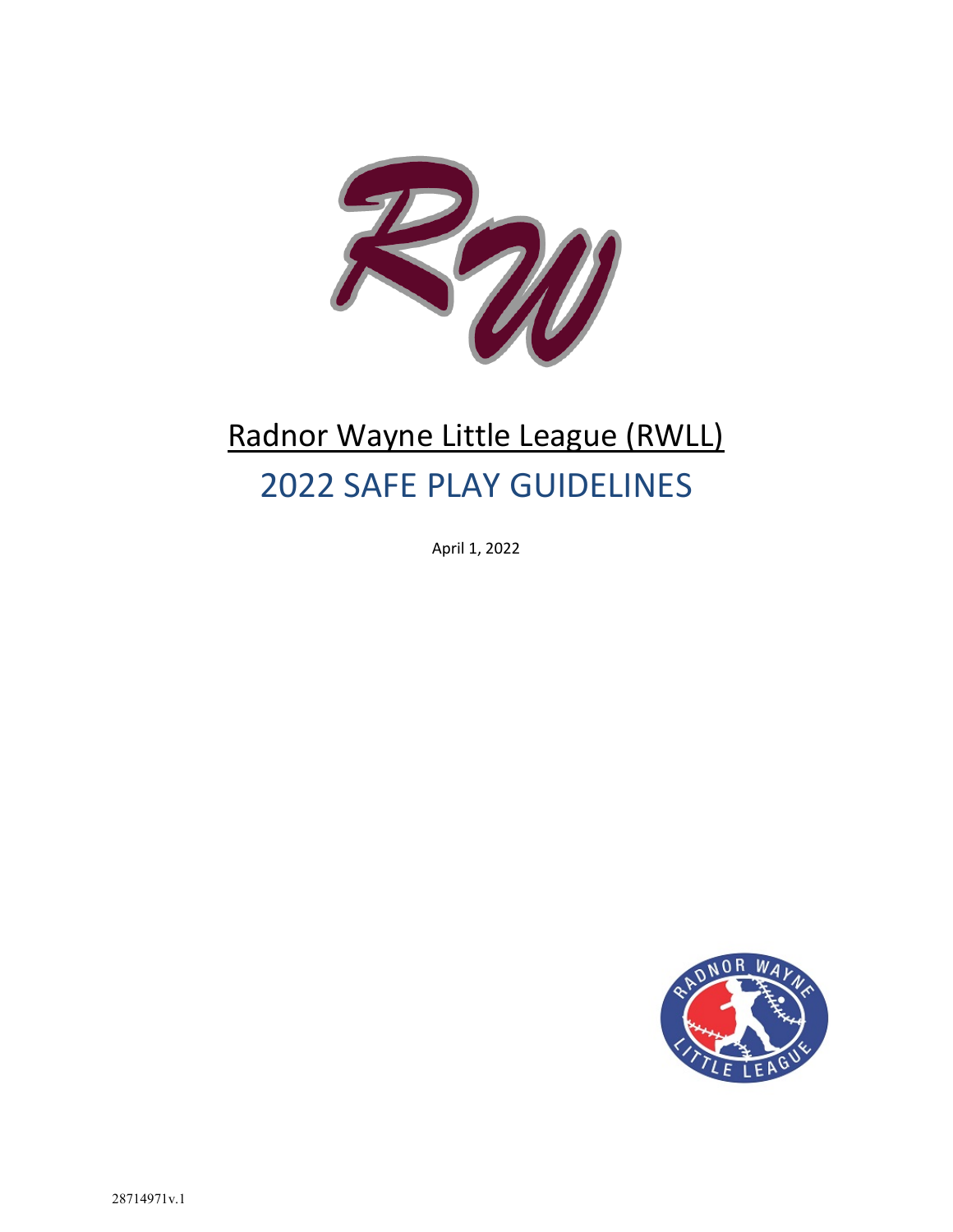

### **I. INTRODUCTION**

Radnor Wayne Little League (RWLL) has developed these 2022 Safe Play Guidelines in an effort to keep its players, volunteers and league officials safe during Little League play in 2022. RWLL cannot ensure that its participants will not contract COVID-19 or suffer any injury or illness during Little League Play. However, these guidelines are believed to be best practices on organizing, playing and watching Little League Baseball in accordance with COVID-19 guidance from the U.S. Centers for Disease Control and Prevention (CDC), The World Health Organization (WHO), Little League International (LLI), local Little League District 27, the Commonwealth of Pennsylvania, and local governmental entities and health officials.

Participation in RWLL is strictly voluntary. Families may decide not to participate in the league this season or until the COVID-19 pandemic is over given the potential risks involved. All Little League officials, managers, coaches, umpires and families that do choose to participate are mandated to review these guidelines and to comply with the guidance offered herein for everyone's safety. Individuals who participate but fail to abide by these guidelines may be asked to leave a practice, game or be dismissed from a team, at their own expense.

All persons reviewing these 2022 Safe Play Guidelines should also review Little League International's "Best Practices on Organizing, Playing and Watching Little League Baseball and Softball During the Coronavirus Pandemic," a copy of which is attached to the RWLL website and can be directly accessed at https://www.littleleague.org/downloads/best-practices/.

### **Questions related to the 2022 Safe Play Guidelines should be directed to:**

- RWLL Safety Officer, David Zaslow, J.D.,EMT-P (dzaslow@narberthambulance.org)
- RWLL President; Tom McWilliams (Tjm7939@yahoo.com)
- League Commissioners;
	- o Baseball Commissioner; Marc Verbos (M.Verbos1@gmail.com)
	- o Softball Commissioner, Dave McGrath (Damjr521@gmail.com)
- Or, another member of the RWLL Board of Directors which has resolved to promulgate and enforce these guidelines to the best of its ability.

### **II. DISEASE PREVENTION STRATEGIES**

### **A. Pre-Arrival / When to Stay at Home**

Any RWLL officials, volunteers, players or family members should STAY AT HOME and NOT attend practices, games, or other league sponsored events if they have tested positive for or are showing COVID-19 symptoms. Those individuals who are deemed to be a "close contact" with a person with COVID-19 or its symptoms may also be required to STAY AT HOME. (See further guidance below).

People with COVID-19 have had a wide range of symptoms reported – ranging from mild symptoms to severe illness.

Symptoms may appear 2-14 days after exposure to the virus.

People with these symptoms may have COVID-19:

- Fever or chills
- Cough
- Shortness of breath or difficulty breathing
- Fatigue
- Muscle or body aches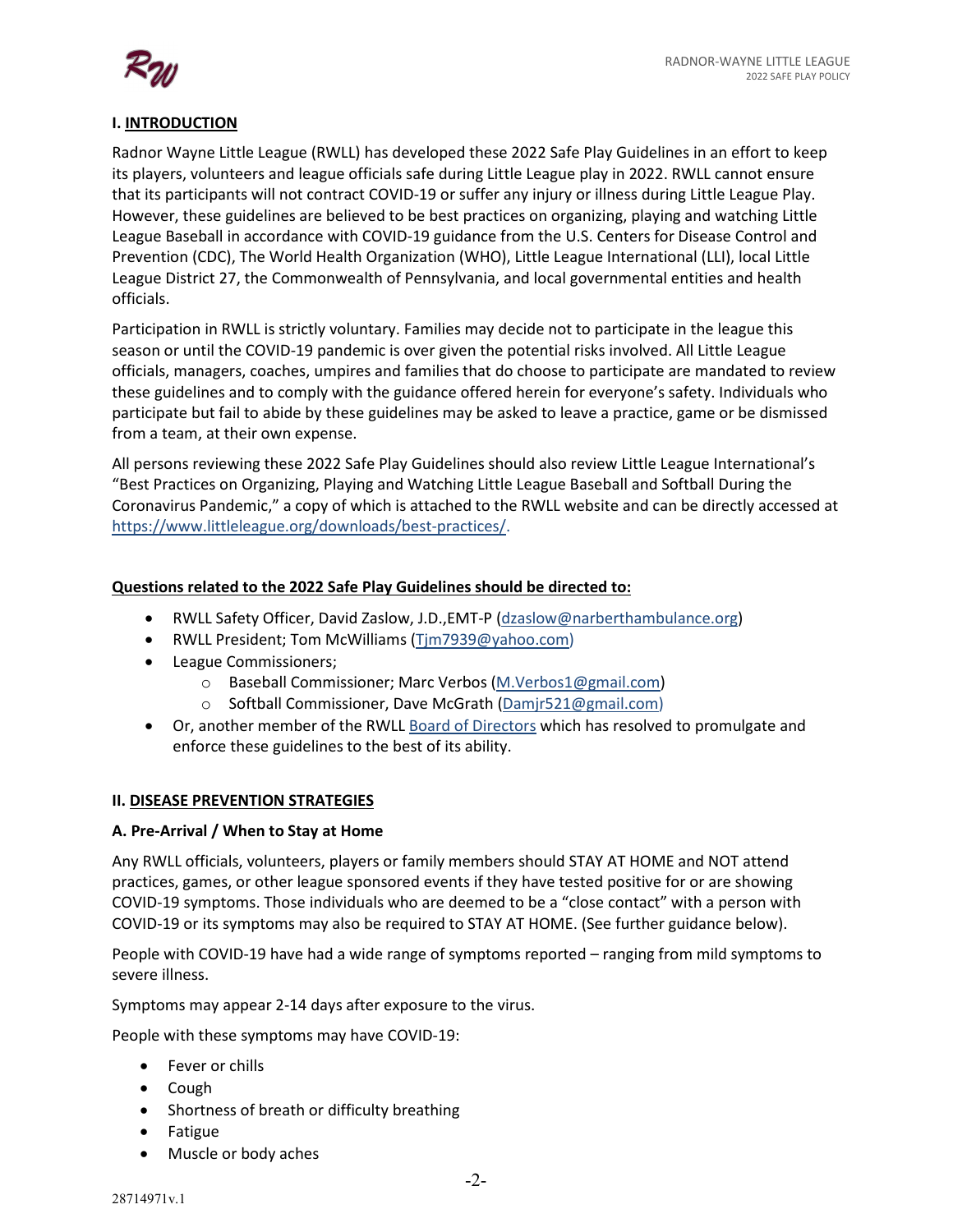

- Headache
- New loss of taste or smell
- Sore throat
- Congestion or runny nose
- Nausea or vomiting
- Diarrhea
- Skin rashes

This list does not include all possible symptoms. Reference to the CDC's Coronavirus Disease 2019 (COVID-19) website area pertaining to considerations for youth sports is recommended.

https://www.cdc.gov/coronavirus/2019-ncov/community/schools-childcare/youth-sports.html

All persons planning to attend a RWLL practice, game and / or league event should check to be sure that those who will be present at any RWLL facility are not exhibiting any signs or symptoms of COVID-19 BEFORE leaving their home. Any player and parent who does not feel well should stay home and not risk infecting his / her team, coaches and spectators.

### **B. COVID-19 Vaccinations**

Currently, RWLL does not mandate vaccinations in order to participate in the league. However, RWLL does recommend vaccinations for all eligible participants. The Commonwealth of Pennsylvania, local government and health authorities and RWLL each reserve the right to implement a "test to play" or vaccination requirement for participation in all RWLL activities. More detailed information about COVID-19 vaccinations can be found at the CDC's website.

Stay Up to Date with Your COVID-19 Vaccines | CDC

### **C. Personal Protective Equipment**

Currently, masks are not required for participation in the RWLL Spring 2022 season. The CDC, Commonwealth or PA., local government and health authorities and RWLL each reserve the right to require masks at any time it becomes necessary to do so during the season.

Players are permitted to wear a surgical mask or cloth face covering on the field during game play and in the dugout, if they are physically able to safely do so, and /or based on any directive of a medical provider or individual determination of the player/ parent / guardian.

Surgical masks and cloth face coverings should not be placed on young children under age 2, anyone who has trouble breathing, or is unconscious, incapacitated, or otherwise unable to remove the mask without assistance.

Players should not wear protective medical gloves on the field during game play.

### **D. Use of Baseball / Softball Equipment**

To the extent possible, all players and coaches shall refrain from sharing and use ONLY their own personal baseball / softball uniforms and protective equipment (i.e. hat, jerseys, belts, batting gloves and helmets). If equipment must be shared (i.e. bats, catcher's gear, warm-up equipment, etc.), then players are strongly encouraged to wash their hands or use a hand sanitizer before and after use of any shared equipment.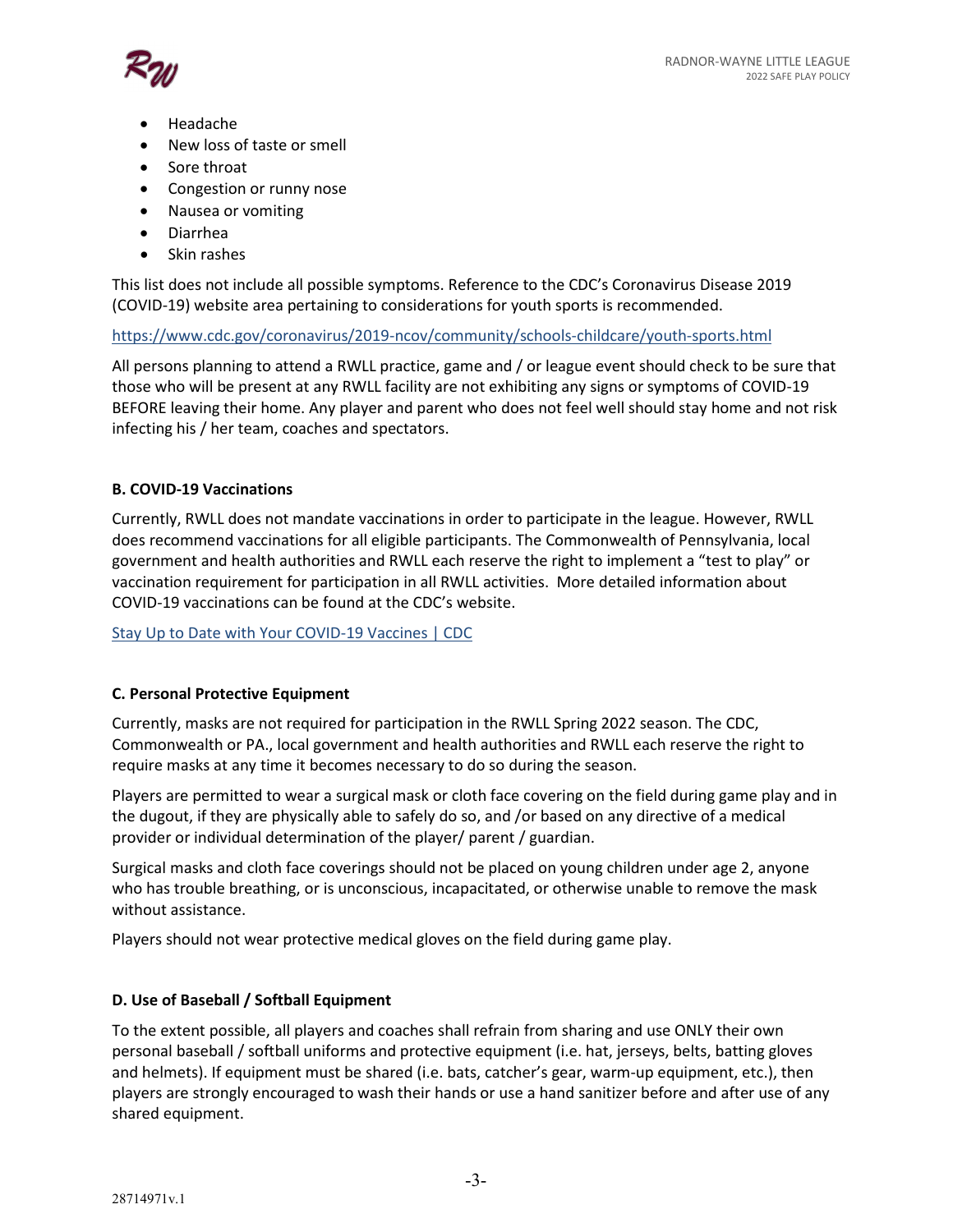

Coaches, parents and players should make efforts to bring hand sanitizers with them to all practices and games. Hand sanitizer that contains at least 60% alcohol are preferred. Cover all surfaces of the hands and rub them together until they feel dry. Avoid touching your eyes, nose, and mouth with unwashed hands. Keeping hands clean helps prevent COVID-19 and a variety of other diseases and infections.

### **E. The Dugouts and Playing Fields**

RWLL has EPA approved disinfectants available to sanitize equipment, dugouts, etc. Coaches should contact their respective league coordinators for access to any disinfectant agents that may be necessary.

Radnor Township and RWLL reserve the right to erect barricades and / or to otherwise demarcate entrances and exits, pick-up and drop-off locations and spectator viewing areas at all facilities in order to prevent or limit unsafe congregation or crowding. Family members, friends and other spectators in attendance must strictly adhere to all field signs and / or directions from Township officials, league officials, umpires and coaches.

### **F. Public Facilities & Snack Shacks**

Radnor Township will make all decisions as to whether or not public restrooms and water fountains will be available for use during the 2022 RWLL season. If the public restrooms are open at RWLL facilities during the 2022 season, then RWLL recommends that only 1 person be inside and using the restroom at a time. Parents should accompany their child to the restroom to be sure that this practice is being followed. Everyone using a public restroom should ALWAYS be sure to wash their hands with soap and water prior to exiting the restroom. If soap and water is not immediately available, then an alcoholbased hand sanitizer should be used instead.

RWLL recommends that all players, coaches, and spectators bring their own water / drinks to practices and games. Teams should not utilize shared water coolers or any other type of shared beverages or food in the dugouts during the 2022 season. Coaches and players should label their own water / beverage bottles prior to arriving at the facility, and these should be kept with each player's equipment so as to avoid any confusion or unintentional shared use.

RWLL reserves the right to limit the food and beverage offerings at its "Snack Shacks" during the 2022 season in order to support COVID-19 mitigation efforts. To the extent these facilities do operate, all persons utilizing the "Snack Shacks" must follow any signage or directions given by those operating the facilities or else they may be refused service.

### **G. Scheduling Changes**

The Commonwealth or PA., local government and health authorities and RWLL each reserve the right to cancel any RWLL practice, game or league sponsored activity based upon then existing community transmission rates of COVID-19.

### **III. MODIFIED GAME PROCEDURES & RULES**

### **A. Spitting, Sunflower Seeds, Gum, etc.**

Sunflower seeds, gum, etc. will NOT be allowed in RWLL dugouts or playing fields during the 2022 season. All players and coaches are to refrain from spitting at all times, including in dugout areas and on the playing field.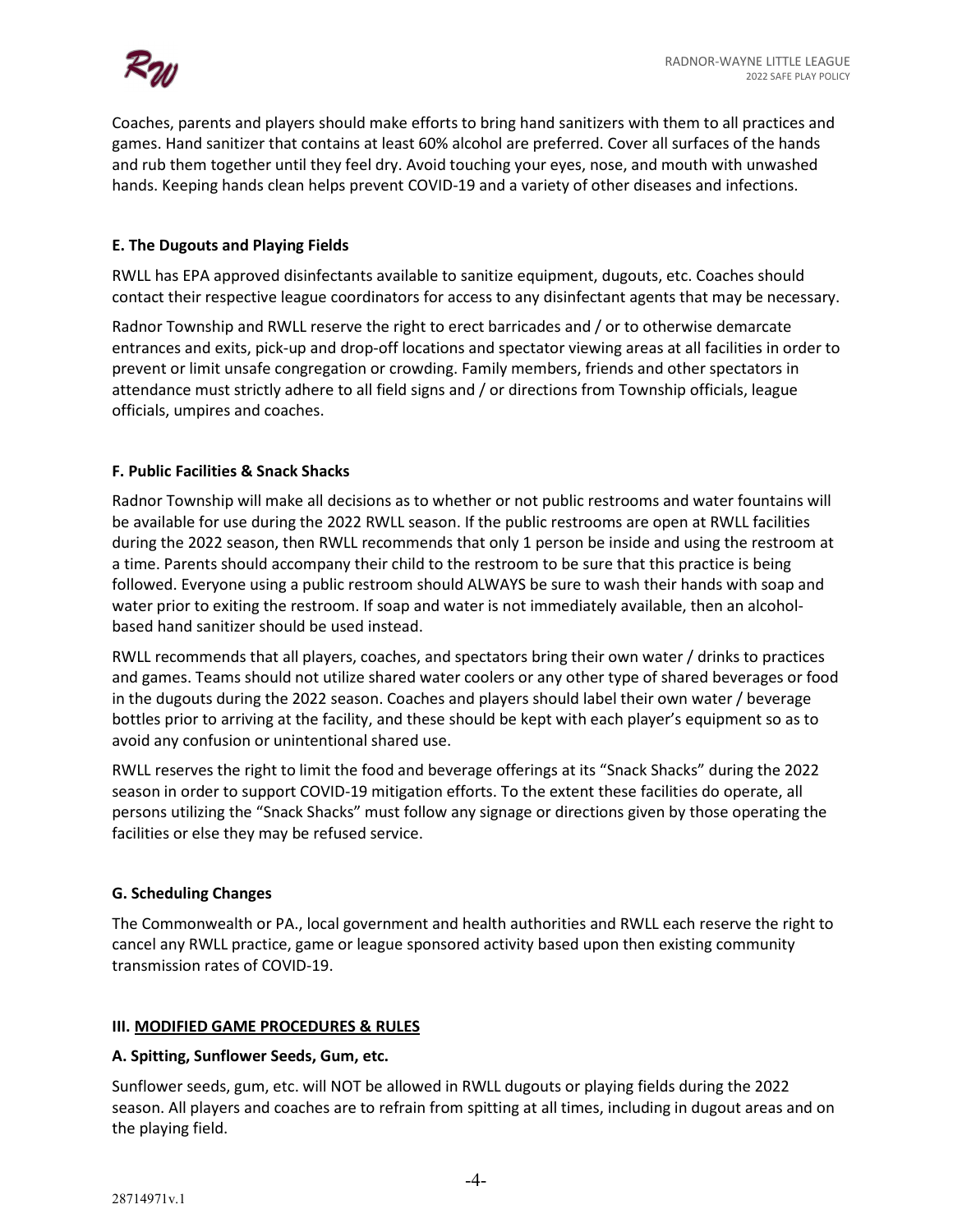

### **IV**. **COVID-19 TESTING, ISOLATION AND QUARANTINE**

#### **A. Reasons to Get Tested**

- If you have COVID-19 symptoms
- At least 5 days after known or suspected close contact to COVID-19
- For screening (schools, workplaces, congregate settings, etc.)
- Before and after travel
- When asked by a healthcare professional or public health official

### **B. Types of Viral Tests**

### Laboratory Test

- Sample can either be a nasal swab or saliva
- Results usually in 1-3 days
- Results are reliable for people with and without symptoms
- No follow-up test required
- Common example: PCR test

### Rapid Test

- Sample is usually a nasal swab
- Results usually in 15-30 minutes
- Results may be less reliable for people without symptoms
- Follow-up test may be required
- Common example: Antigen test

### **C. Actions After Result**

#### If Positive Result

- **Isolate** for at least 5 days. Learn more about isolation timelines and precautions
- Seek a confirmatory, follow-up laboratory test if recommended by healthcare professional
- Monitor your symptoms

#### If Negative Result

- If up to update on vaccines: return to normal activities. Wear a mask indoors in areas where the COVID-19 Community Level is high.
- If not up to date on vaccines and have symptoms or exposure: quarantine for at least 5 days.
- If not up to date on vaccines and have no symptoms or exposure: return to normal activities. Take steps to get up to date on vaccines to protect yourself and others.

People who have been in close contact with someone with COVID-19 or have COVID-19 can use the link embedded below to determine if they need to isolate, quarantine, or take other steps to prevent spreading COVID-19. (Note: The calculator does not apply to certain groups and high-risk settings).

### COVID-19 Quarantine and Isolation | CDC

Reference is also made to the attached "COVID-19 Testing Flowchart," a copy of which is attached to the RWLL website. The CDC website should be consulted for the most current information on COVID-19 testing, isolation and quarantine procedures, as the pandemic continues to evolve.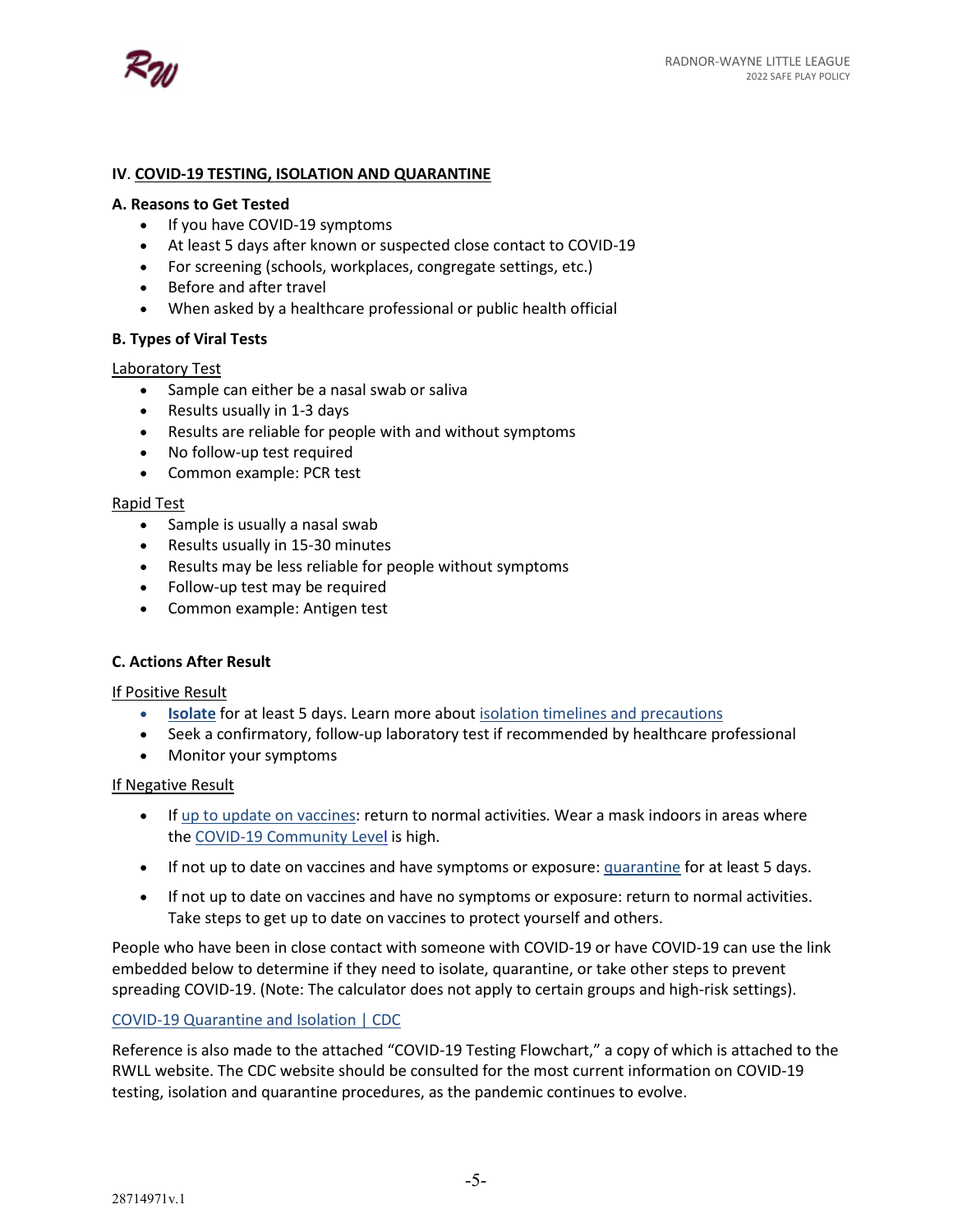

### **V. NOTIFICATION OF ILLNESS**

The respective baseball or softball commissioner MUST be contacted if any RWLL player or coach tests positive for COVID-19 in order to determine whether or not the other members of the team are to be considered a "close contact" of the infected player or coach.

League Commissioners:

- Baseball Commissioner; Marc Verbos (M.Verbos1@gmail.com)
- Softball Commissioner, Dave McGrath (Damjr521@gmail.com)

The commissioners may consult with the RWLL President (Tom McWilliams) or Safety Officer (David Zaslow) to make that determination and for guidance on handling the situation.

A "close contact" is considered someone who spent a cumulative total of 15 minutes or more over a 24 hour period AND was less than 6 feet away from someone with confirmed or suspected COVID-19. The "close contact" time period begins 2 days before the infected person develops symptoms, or the date they were tested if they do not have symptoms, until they started isolation. See the attached chart on "How to Determine a Close Contact for COVID-19," a copy of which is attached to the RWLL website. The chart further advises what a "close contact" should do in the event of exposure, depending upon vaccination and prior illness status.

In accordance with state and local privacy and confidentiality laws and regulations, RWLL may notify local health officials, umpires/officials, and any families that were in "close contact" with the affected player so that those individuals can then determine whether or not they need to be tested for COVID-19 and / or isolated / quarantined.

In order to assist with proper notifications and contact tracing, all RWLL coaches are required to keep a log of all players who attend practices and games. Correspondingly, families MUST update TeamSnap at least 48 hours BEFORE any practice or game, and they MUST keep TeamSnap updated with any changes through the occurrence of the practice or game.

In Good Health,

**Tom McWilliams** RWLL President

**David R. Zaslow** RWLL Safety Officer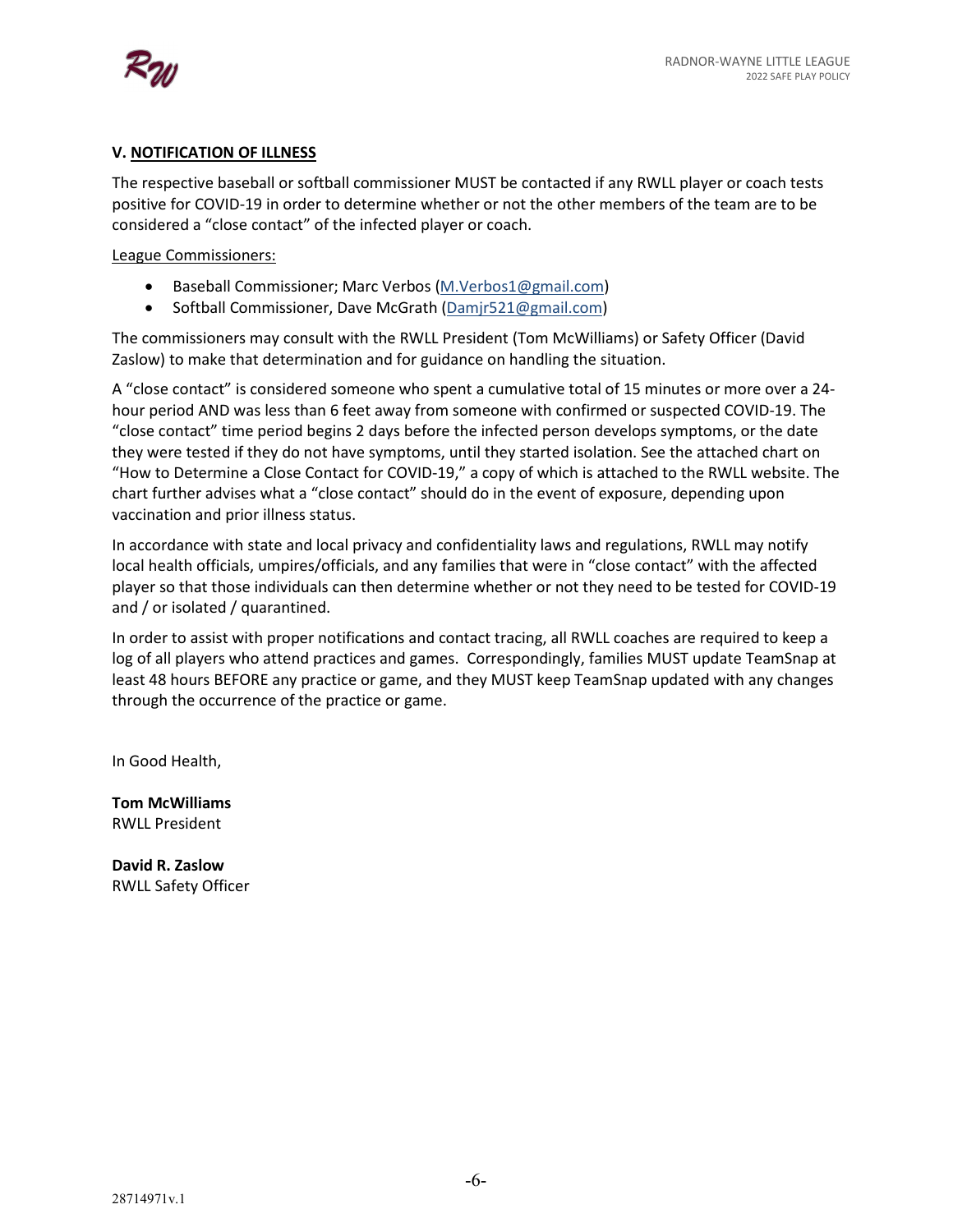### **Little 7 League**

### **Best Practices on Organizing, Playing, And Watching Little League® Baseball and Softball** *During the Coronavirus Pandemic*

Since COVID-19 was declared a pandemic in March 2020, there have been unfathomable impacts to our families, communities, and lives. For millions of people, Little League® is where their community comes alive, and returning to the baseball and softball field has provided positive, meaningful opportunities throughout this difficult era.

As volunteers look to operate their local Little League programs around the world, Little League International strongly encourages you to take the following into consideration:

- •It is highly encouraged that each league and district adheres to the guidelines set forth by their respective state and local government and health officials in terms of public gatherings, organized youth sports, and sporting events when determining how and when to return to Little League activities. Leagues should contact their state and local health authority and other municipalities for guidance prior to resuming any Little League activities.
- •In the event that a local league would like to consider additional requirements for its players, volunteers, and fans (for example: mandating masking for all participants, requiring vaccines to volunteer or play, etc.), these items should be carefully considered and voted on by the Board of Directors, and then communicated to all league members. Leagues are also strongly encouraged to include their COVID-19 mitigation plan in their annual A Safety Awareness Program (ASAP) Plan. Please note that Little League International is not requiring local Little League programs to adopt additional mitigation efforts outside of any respective requirements from state and local government and health officials. Little League International strongly encourages leagues, families, and volunteers to make every effort to follow the recommendations from the CDC, World Health Organization, and state and local health officials, including vaccination, to help mitigate the spread of COVID-19.
- •District Administrators and District Staff should work with all their leagues to understand and communicate COVID-19 mitigation efforts, especially for leagues who participate in interleague play, combined teams, District Travel, and the International Tournament, so that league personnel (administrators, coaches, parents, etc.) understand any differences in mitigation guidelines at different leagues throughout the season.

### **Member Communication:**

•Local leagues should disseminate information to all families, volunteers, and spectators about the Coronavirus risk and the efforts your league will be undertaking to mitigate those risks, as outlined above. Information should be disseminated by way of email, league website, social media, coach talks, and public announcements.

Designate a league board representative to be responsible for COVID19 concerns (e.g. Safety Officer).

### **Post Information to Promote Everyday Preventive Actions:**

- •Leagues should display posters and signs throughout the park to frequently remind visitors to take steps to prevent the spread of COVID-19. These messages may include information about:
	- Staying home if you are sick or do not feel well, and what to do if you're sick or feel ill.
	- Using social distancing and maintaining at least six feet between individuals in all areas of the park.
	- The CDC has downloadable resources available to post at public places; and leagues are encouraged to utilize additional resources from their state or local authorities.

### **Concession Stands:**

- •Leagues should follow local and/or state guidance when considering operating food or concession sales.
- •Leagues opting to operate food and/or concession sales should also review and understand the CDC's guidelines.

For leagues not operating a concession stand, families are encouraged to bring their own food/beverages.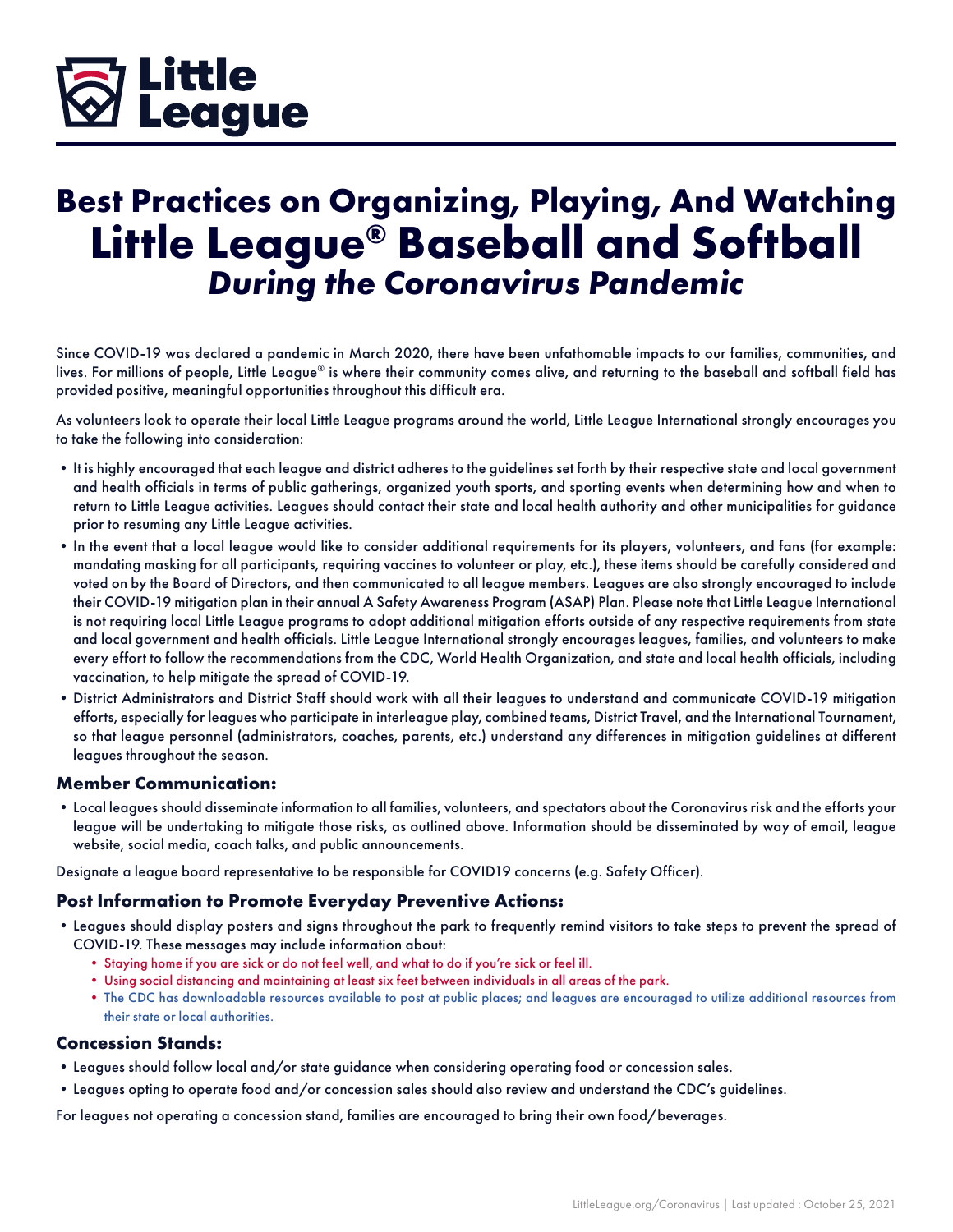### How to Determine a Close Contact for COVID-19



### **Children and Adults in** All Indoor and Outdoor Settings (Excluding K-12 School Settings)



Was the person **less than 6 feet away** from someone with confirmed or suspected COVID-19? Consider time spent with someone with COVID-19 starting **2 days before** the infected person developed symptoms, or the date they were tested if they do not have symptoms, until they started isolation.

Has the person been in the presence of someone with confirmed or suspected COVID-19 for a **cumulative total of 15 minutes or more**  over a 24-hour period?



If the answers to the questions above are **both yes**, the person is a close contact, regardless of whether the person was wearing a mask properly.

If the answer to either of the questions above is no, **the person is not a close contact.**

### **What should the** close contact **do?**

#### **If they are** not up to date **on vaccines**

The close contact needs to quarantine for at least 5 days from the date of last close contact.

The close contact should wear a wellfitting mask when around others for 10 days from the date of the last close contact with someone with COVID-19.

If the close contact does not have COVID-19 symptoms, they should watch for symptoms for 10 days and get tested at least 5 days after the close contact.

If they test positive, continue to isolate.

#### **If they are** up to date **on vaccines**

#### **If they have taken the full series of a COVID-19 vaccine and boosters as recommended, they are up to date.**

The close contact does not need to quarantine.

The close contact should get tested at least 5 days after close contact. Watch for symptoms and wear a well-fitting mask while around other people for 10 days from the date of last close contact.

Regardless of vaccination status, if a close contact develops symptoms, they should isolate and get tested immediately.

If they test positive, continue to isolate.

#### **If they have had COVID-19** within the past 90 days, completed isolation, **and** recovered

The close contact does not need to quarantine.

The close contact should watch for symptoms and wear a well-fitting mask when around others for 10 days.

Close contacts who had a prior infection in the past 90 days and who have symptoms should isolate immediately and get tested.

If they test positive, continue to isolate.



**U.S. Department of Health and Human Services Centers for Disease Control and Prevention**